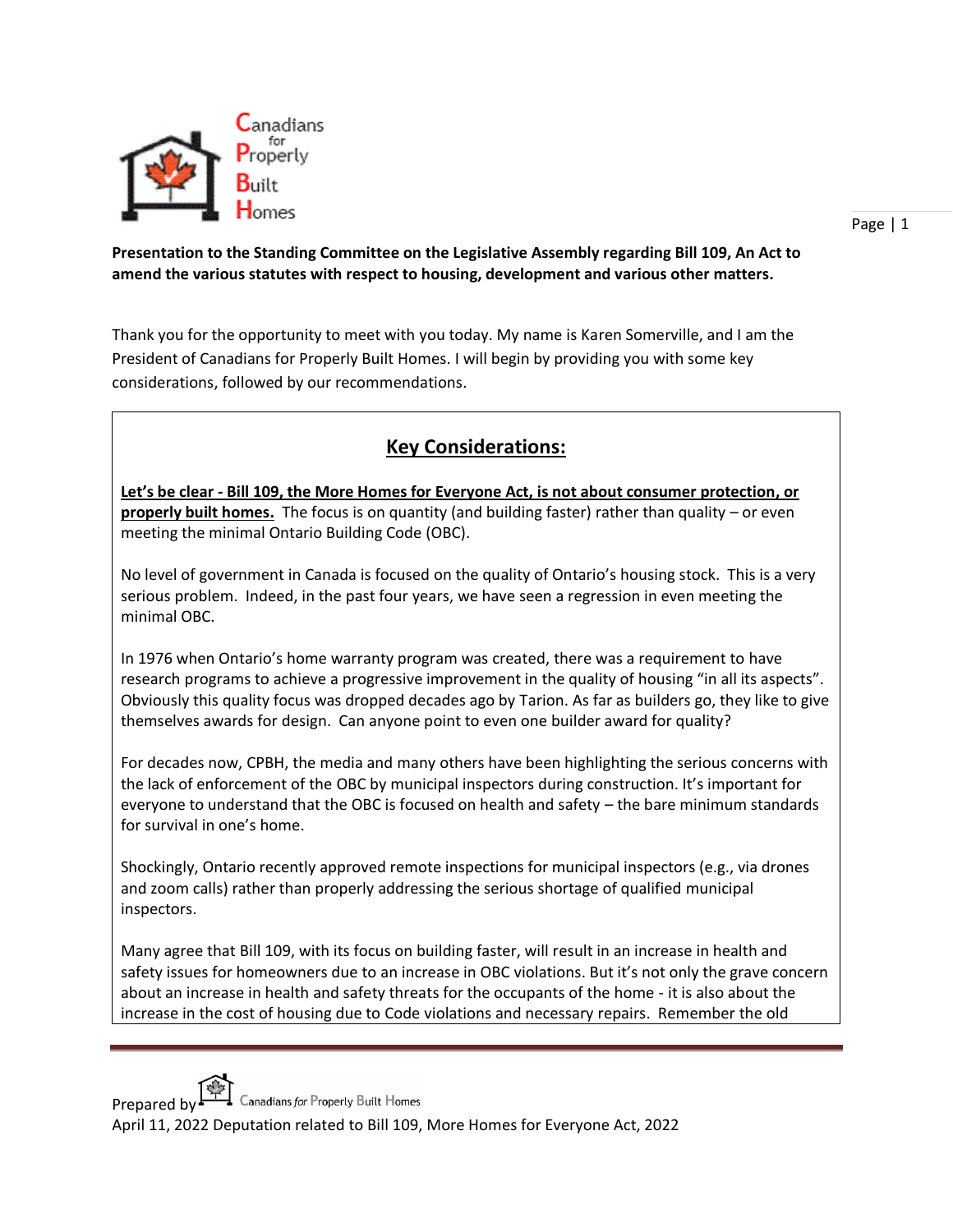adage "Haste Makes Waste"? Builders have advised that once occupied, it costs about seven times more to repair the home.

This bill will also force more homeowners to live in a construction zone, while at the same time forcing purchasers to pay 100% in order to get the keys to the home. Forcing purchasers to pay 100% upfront while the home is incomplete/doesn't even meet the minimal OBC is unfair and unacceptable. Forcing more purchasers to accept incomplete homes will also have a negative impact on purchasers' quality of life while living in a construction zone. This is already a problem and it will get worse with this bill.

Ontario's private home inspection industry remains unregulated, in turmoil, and is now in a state of serious decline since 2018 in terms of the number of private home inspectors working in Ontario. Legislation that was approved by the Wynne Government is collecting dust. It is almost impossible for homeowners to hire their own private home inspector who can cite Code violations in their reports.

Now, on to Tarion and HCRA. Since transferring the regulator function from Tarion to HCRA just over a year ago, the situation has worsened from a consumer protection perspective. Meanwhile, there is a significant increase in costs (e.g., a 40% increase in compensation for Tarion & HCRA executives and board members comparing 2020 Tarion and 2021 Tarion/HCRA. That equates to \$1.3 million in increased board/executive compensation expenses in one year.) Do you think that this is what Justice Cunningham envisioned with his Tarion Review recommendations – a decline in consumer protection and significantly increased executive and board member compensation in one year?

Tarion ceased operating as the regulator Jan. 31, 2021, yet its compensation for board members and executives remained about the same in 2021 compared to 2020. Why did this compensation not significantly decline given Tarion's significantly reduced mandate? For example, the Tarion board chair received a 35% compensation increase in 2021. Why did the Tarion board chair get a 35% increase in compensation in the same year that Tarion was stripped of many of its responsibilities? In 2019 there was a Toronto Sun headline that read: "New home warranty paid the execs, screwed the homeowners". This still seems to be the situation at Tarion. Why is this being allowed to continue?

Despite all of the promises by the Ford Government related to fixing the ON Builder Directory, this directory is still seriously misleading for many builders. What has HCRA recently said it is going to do? Conduct a consultation about the ON Builder Directory. This is further unnecessary delay and a waste of money by HCRA. The only parties that benefit from this are marginal and bad builders.

In 2019 and 2020, Tarion transferred more than \$19 million to HCRA for start up costs. But in 2022, consumers are still not seeing improvements. It's important to note that this \$19 million largely came from mandatory monopoly payments from homeowners to Tarion.

MGCS is supposed to be providing oversight to these Administrative Authorities. MGCS gets paid millions of dollars annually for this oversight, but there is no transparency or accountability on how these funds are used. There is obviously serious concern with how MGCS is providing oversight – just read Auditor General reports regarding these AA's such as Tarion, the Electrical Safety Authority, etc.



Prepared by  $\Box$  Canadians for Properly Built Homes

April 11, 2022 Deputation related to Bill 109, More Homes for Everyone Act, 2022

Page | 2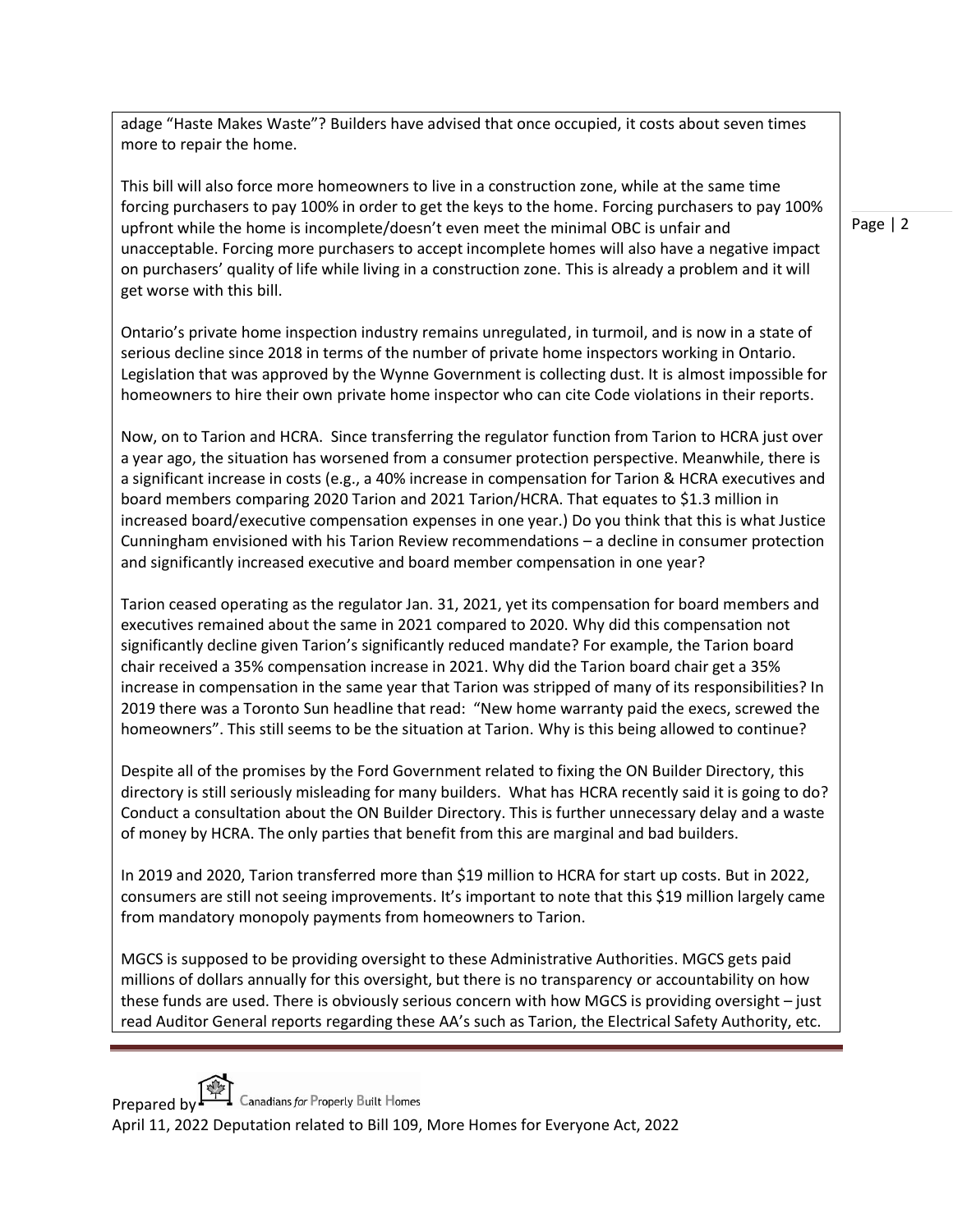All of these increased costs, plus the oversight fees paid to MGCS by AAs, are obviously negatively impacting the affordability of Ontario's housing.

HCRA and the Ministry of Government and Consumer Services (MGCS) continue to allow builders to secretly sell newly built homes with used/damaged furnaces even though we have a legal opinion that this practice contravenes the Ontario Consumer Protection Act.

I make it a priority to personally talk to as many homeowners as possible who reach out to CPBH for help. These discussions are typically very difficult, with the homeowner often angry and/or crying. Physical health issues, mental health issues, financial issues – as a result of purchasing a newly built home in Ontario with Code violations, and fighting with their builder and mandatory monopoly warranty provider, Tarion. Tragically, some are considering/have considered suicide. Tragically, one homeowner did - as reported by the Toronto Star in 2019, Dr. Earl Shuman took his own life after battling Tarion for 27 years.

Ontario has moved in the wrong direction in the past four years when it comes to the quality of our housing stock, OBC violations, housing affordability and consumer protection. This is not progress - no one should feel good about this. Ontario must refocus and balance quantity with quality. Affordable homes are properly built homes.

## Recommendations: What does the Ontario Government need to do now?

Mandate HCRA to conduct research related to improving housing quality as required in the 1976 Letters Patent for Ontario's New Home Warranty Program.

Develop and implement a serious plan to ensure that municipalities properly inspect during construction so that the OBC is met before the municipality issues the Occupancy Permit, e.g.,

- State-of-the-art training/apprentice programs and increased compensation for municipal inspectors.
- Serious penalties for municipalities related to OBC violations discovered once the home is occupied.

Regulate the private home inspection industry, ensuring that private home inspectors cite Code violations in their reports.

Establish a financial holdback to motivate builders to more quickly finish homes and properly repair Code violations.

Transfer the responsibility for the ON Builder Directory to MGCS with a requirement for the following information to be provided, e.g., as a minimum:

- All payments from Tarion, including customer service gestures
- All Code violations (health and safety)

Prepared by  $\Box$  Canadians for Properly Built Homes

April 11, 2022 Deputation related to Bill 109, More Homes for Everyone Act, 2022

Page | 3